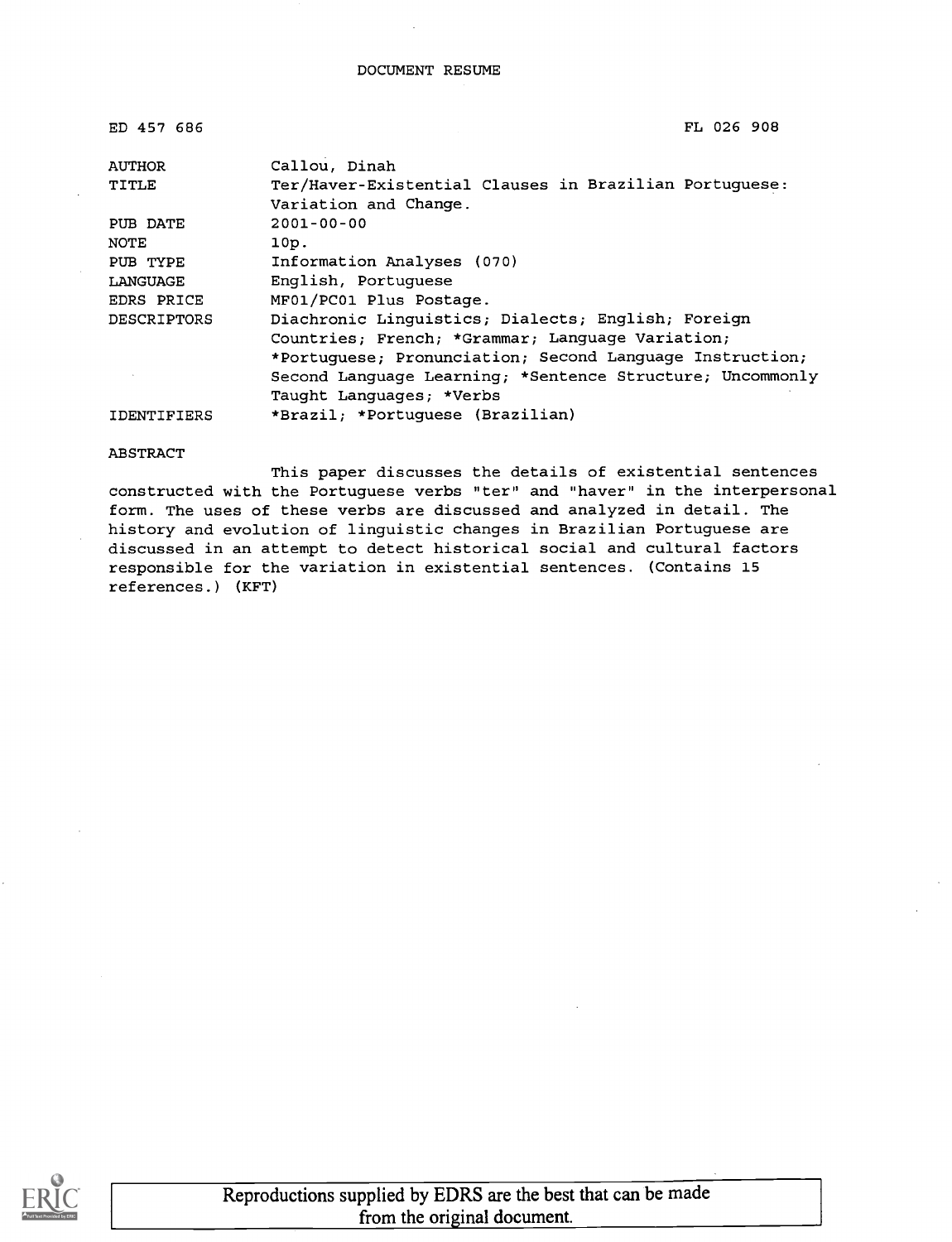U.S. DEPARTMENT OF EDUCATION<br>Office of Educational Research and Improvement Office of Educational Research and Improvement<br>EDUCATIONAL RESOURCES INFORMATION CENTER (ERIC) This document has been reproduced as received from the person or organization

originating it. 0 Minor changes have been made to improve reproduction quality.

Points of view or opinions stated in this document do not necessarily represent official OERI position or policy.

PERMISSION TO REPRODUCE AND DISSEMINATE THIS MATERIAL HAS BEEN GRANTED BY

<u>Dingh Callou</u>

<sup>1</sup> TO THE EDUCATIONAL RESOURCES INFORMATION CENTER (ERIC)

## Ter/haver-existential clauses in Brazilian Portuguese: variation ad change<sup>l</sup>

#### Dinah Callou (UFRJ/CNPq-Brazil)

#### 1. Introduction

Generally, the label "existential sentence" denotes the *there is/are* constructions and its equivalents in other languages. In this paper, I shall reserve the term existential sentences to designate sentences constructed with the verbs ter e haver in the impersonal form, as in example (1):

(1)  $H\acute{a}/Tem$  muitas razões para agir assim ("There are many reasons to act like this")

There is a certain amount of cross-linguistic variation as regards the verb appearing in central existential constructions. Many languages, like English, use the copula be (there is/are); some, like French (il y a) -- and contemporary Brazilian Portuguese (tem) -- as well, use have. Quirk et alii (1972), in A grammar of contemporary English, discuss a less common type of existential constructions in English in which an extra participant is introduced as theme: the subject of the verb have. In their own words "This refers to a person, thing, etc., indirectly involved in the existential proposition" (p.961), as in "The porter had a taxi ready".

Apart from languages that always use introductory adverbs in existential clauses, such as English (there to be), French (y avoir), and Italian, in contemporary Brazilian Portuguese (example 5), the use of a deictic locative expression (examples 2, 3 and 4) is no longer obligatory. It should be observed that a prepositional phrase expressing "place" would be equivalent to a subject noun phrase in possessive constructions, as in (6) and (6').

(2) ... que non avia  $y$  mouros nem judeus ("that there were no moors or jews" -Cantigas de Santa Maria  $-13<sup>th</sup>$  century)

[there]

#### BEST COPY AVAILABLE

<sup>1</sup> This paper is based on the results of a wider research developed with Juanito Avelar during the past two years.

2

f

ŕ.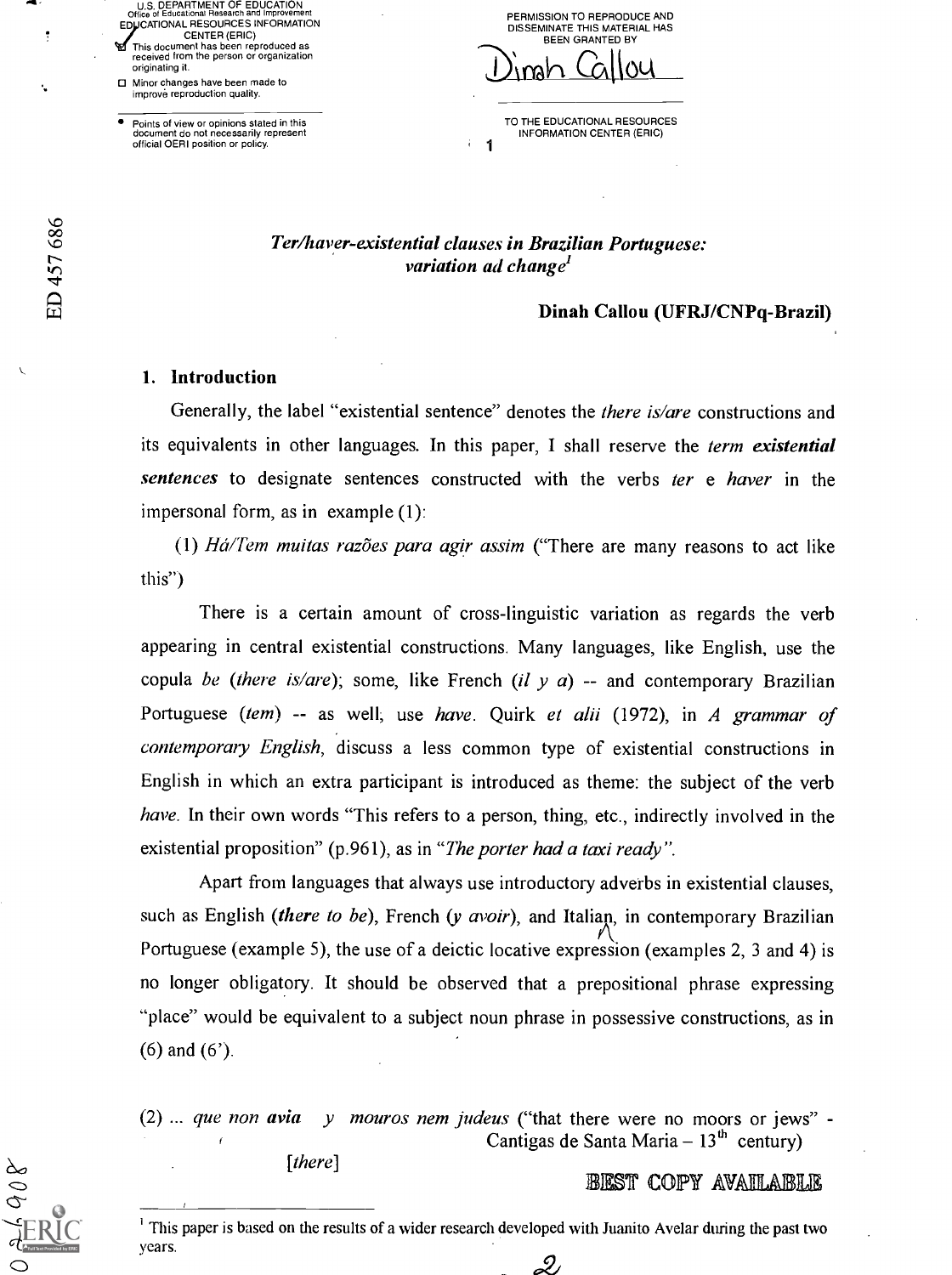(3) ... *debaixo* do estrado há uma bateria elétrica ("under the mattress frame there is an electric hattery" -19<sup>th</sup> an electric battery" century)

[below, under]

 $(4)$  ... aqui tem cinema, tem teatro ("here there is a movie theater, there is a theater"- $\angle$ AC015/90 – 20<sup>th</sup> century) [here]

(5)  $\ldots$  acho que não tem solução ("I think there is no solution" - AC002/90 – 20<sup>th</sup> century)

 $(6)$ ...*na minha casa tinha um jardim* ("in my house there was a garden")

 $(6')$ ...*minha casa tinha um jardim* ("my house had a garden")

For a long time, many authors have postulated the hypothesis that existential and locative sentences may be gathered together in a same group. Since Lyons (1979), it has been observed that, in almost all languages, possessive and existential clauses may be considered to be syntactically derived  $-$  synchronically as well as diachronically  $-$  from locative constructions. Guéron, 1986 (apud Franchi et alii) justifies this position through the use of the same verb avoir both in existential and possessive sentences. The same is true for Brazilian Portuguese, in which the use of *ter* in a third-person singular form gives rise to an existential expression.

This derivational hypothesis is no longer accepted by many authors. Viotti (1999), based on Chomsky's minimalist program, presents a formal explanation to explain the syntax of existential clauses in Portuguese. Observing the history of the verb *ter* in Brazilian Portuguese, Viotti comes to the conclusion that all sentences with this verb -- regardless of the semantic domain -- presents the same syntactic origin. Franchi et alii (1998), based on the properties observed in the analysis of a *corpus* of spoken Brazilian Portuguese, say that "existential sentences fall into a class of constructions called impersonal constructions". Many linguists also refer to the fact that the noun phrase following the verb is usually indefinite  $-$  the so-called definiteness effect, pointed out by Milsark (1979).

In any case, our aim here is not to present arguments or take a position for either explanation of the phenomenon.

#### 2.The problem and the data

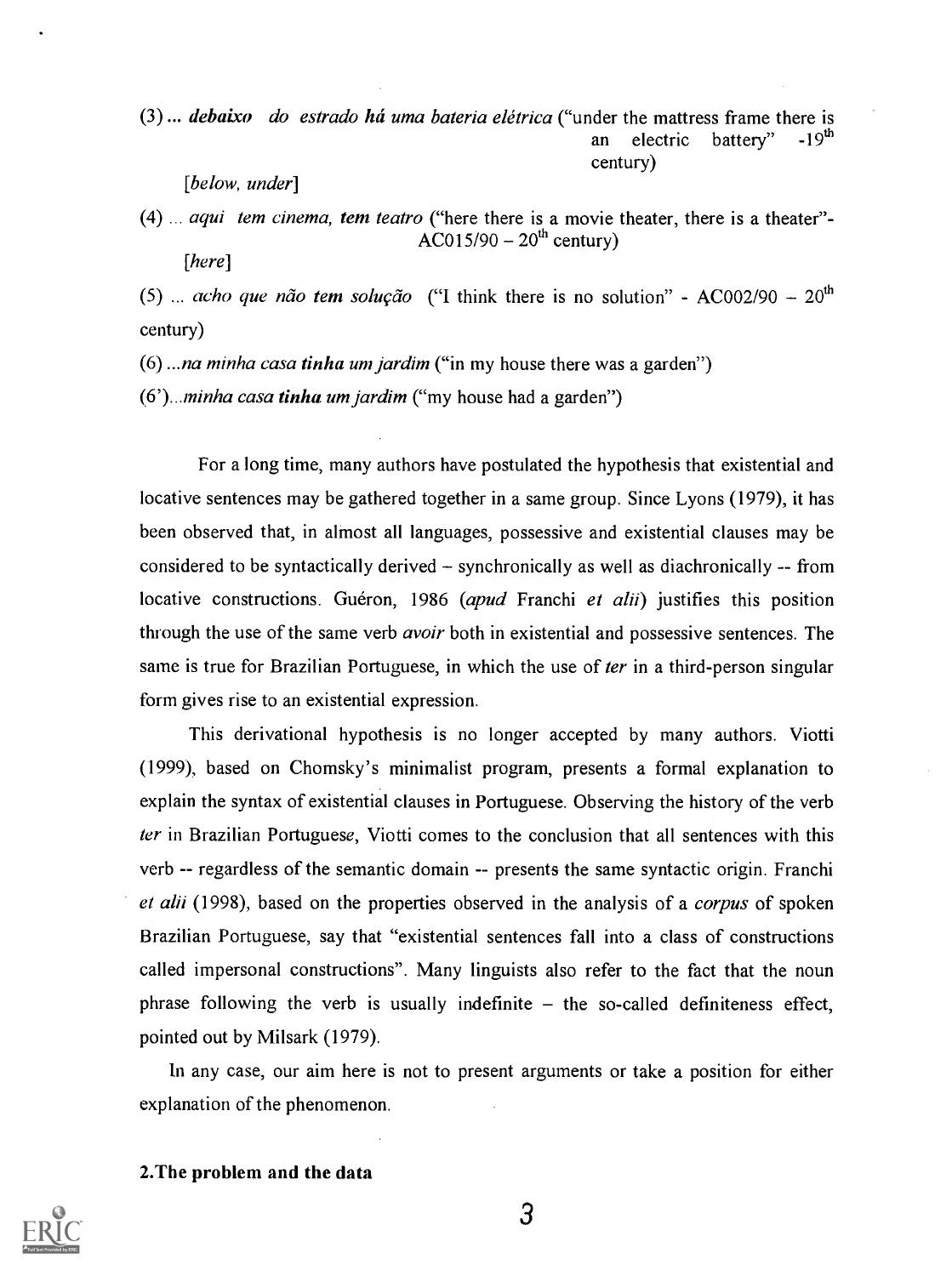The use of ter  $(=to have)/haver$  (=there to be)-existential clauses represents one out of many linguistic changes that took place in Brazilian Portuguese beginning in the  $XIXth_A$  and has been analyzed from different perspectives. Mattos e Silva (1997/1996/1989) presents a detailed description of use of these verbs in ancient Portuguese, but, in this paper we consider its use only in existential sentences, trying to detect the historical, social and structural factors that are responsible for its variation in contemporary Brazilian Portuguese. It has been assumed that certain syntactic, semantic and social factors influence variation between the two verbs. These are: verb tense and semantic nature of the internal argument, age group and gender, respectively.

The results are based on qualitative and quantitative sociolinguistic variation analyses in real time (short and long term) and in apparent time. The data are taken from written *corpora*, spanning the 13th to the 20th century, as well as from oral *corpora*, consisting of informal interviews with University graduates (standard dialect) from Rio de Janeiro, stratified for age and gender. The spoken sample was collected in the 70's and in the 90's, for a panel and trend study.

Through-out the recorded history of Portuguese language, ter  $\ll$  tenere) and haver  $\ll$  habere) may be considered verbs of broad functionality. The multiple functions range from a main verb, indicating possession (7) and/or existence (8) to an auxiliary (9), indicating time, mood, and aspect and even to a 'light' or functional verb (10) that transfers predication to its object.

(7) Ele tem muilos livros na mesa ("He has many books on the table")

(8)  $H\acute{a}Tem$  muitos livros na mesa ("There are many books on the table")

(9) Ele tinha/havia comprado muitos livros ("He had bought many books")

(10) Ele tem tempo para fazer o trabalho ("He has time to do the work")

Given such a broadening of functions, ter eventually displaced haver in the semantic domain of possession. The overlapping of these verbs appears to be rooted in developments that took place much earlier in Latin. The intersection of meanings of habere, prototypical possession (to take possession, to maintain, to own) and tenere, secondary possession (to hold [in hand]), to sustain, to possess, to obtain) could explain the process.

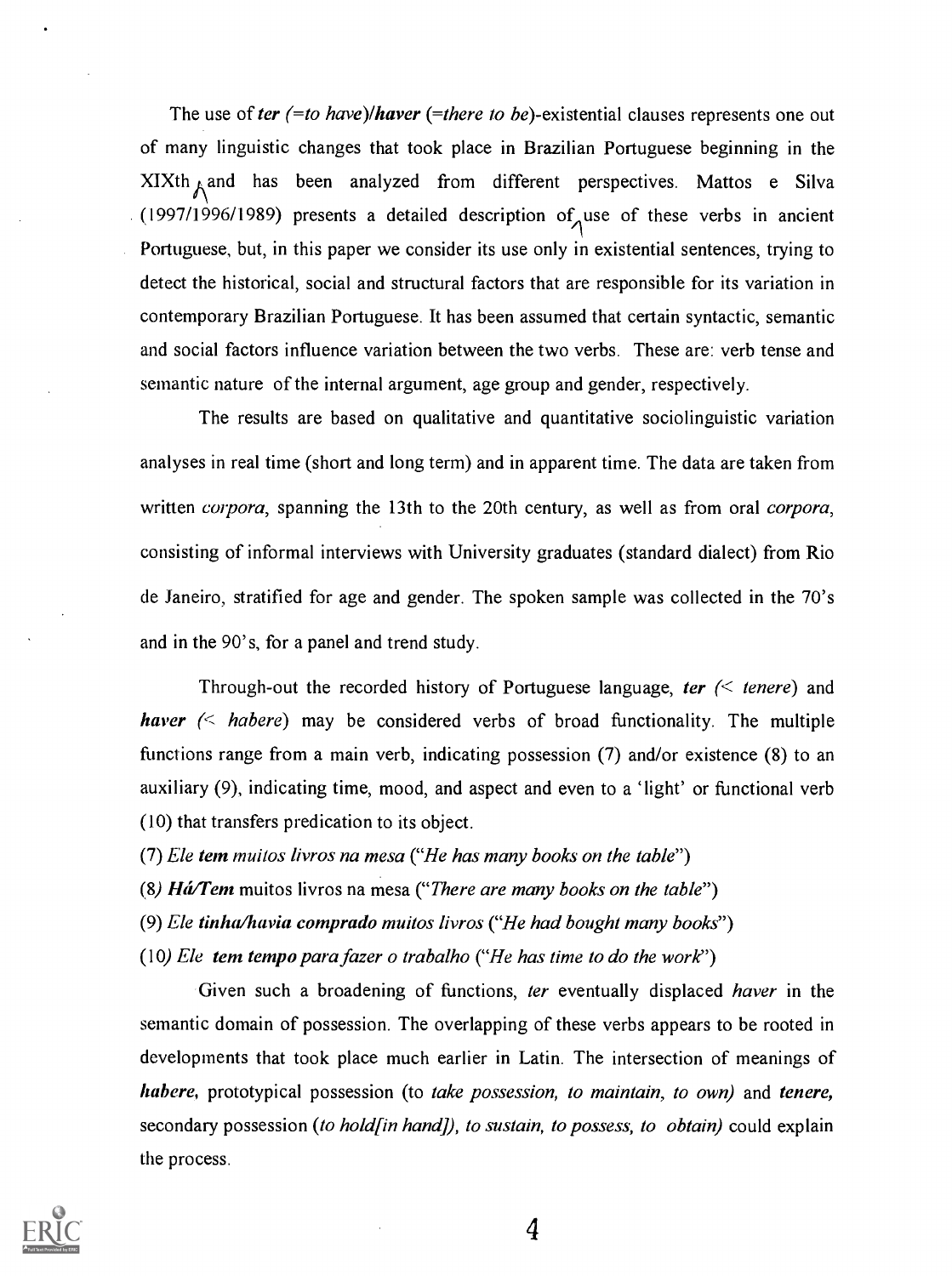Beginning with the first documents, in Portuguese (Mattos e Silva, 1996), as well as in Spanish (Camarero, 1997 [apud Viotti]), there is a tendency to use ter as a verb of possession and by the middle of the  $16<sup>th</sup>$  century ter displaced haver from this semantic domain. On the other hand, *haver* substitutes ser  $(= to be)$  as the central existential verb and the frequency of use of ter in existential clauses increases gradually over time (Figure 1). This substitution may also be traced back to the middle of the  $16<sup>th</sup>$ 



century, the same period in which *haver* no longer indicates possession, except in specific contexts.

Figure  $1 -$ The alternation of use of ter/haver-existential clauses in the history of Portuguese language

The distribution of the three verbs, ter (to have), haver (there to be) and ser (to be) in the nuclear domains of possession and existence may be represented by the following schemas:



Callou & Avelar (1999) show that, in the last century, the frequency of use of ter (22%) instead of haver (78%) was still low, although. Júlio Ribeiro (1914), in his grammar, had observed that "the substitution of haver by ter was increasing in Brazil, even in standard dialect" .

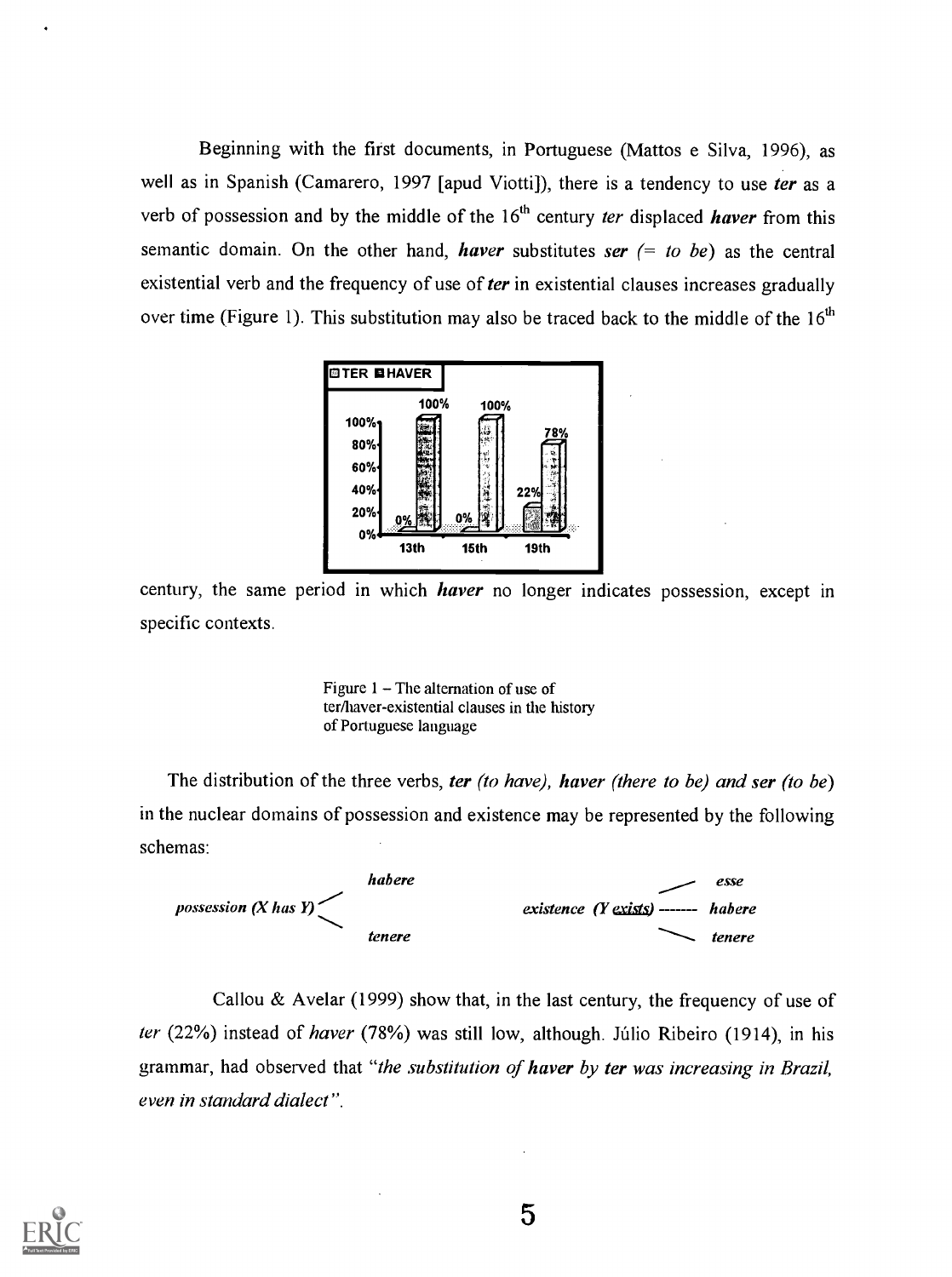

**OTER OHAVER** 80% 70%. 60%. 50%. 40%. 30%. 20%. 10%. 0%<del>| </del> 63% 76% 24% 70's 90's

Figure  $2$  – Existential constructions with ter and haver in spoken language, taking into account the distribution in both samples

Figure 3 - Frequency of the verbs in each decade

Nowadays, the use of existential sentences with the ver ter is predominant in Brazilian Portuguese, in opposition to *haver*, as we can see in Figure 2.

If we take into consideration the two decades, the results suggest that there is a change in progress (Figure 3).

## 2. Conditioning factors: statistical results

For the spoken language (1528 tokens), both in the 70's and in the 90's, the VARBRUL program shows that the most significant structural and social factors are: verb tense, semantic nature of the internal argument, age group  $-$  by decade  $-$  and gender.

For tense, ter-existential sentences usually appears in the present tense and haver in the past (perfect and imperfect). Table 1 exhibits this opposition and the increase in use of ter in the 90's (with different speakers) when the verb is in the perfect tense.

| l tense   | 70's |                                       | 90's |                                     |
|-----------|------|---------------------------------------|------|-------------------------------------|
| l Present |      |                                       |      | 340/486 70% / .60 350/397 88% / .60 |
| l Perfect | 5/48 |                                       |      | $10\%$ / .09   15/43 35% / .38      |
| Imperfect |      | 159/250 64% / .44   137/205 69% / .45 |      |                                     |

Table 1 – Percentage and Relative Weight of the use of ter

The numbers suggest that *haver*, in spoken language, has become a typical verb of narratives, a discourse modality that favors the use of the past tense.

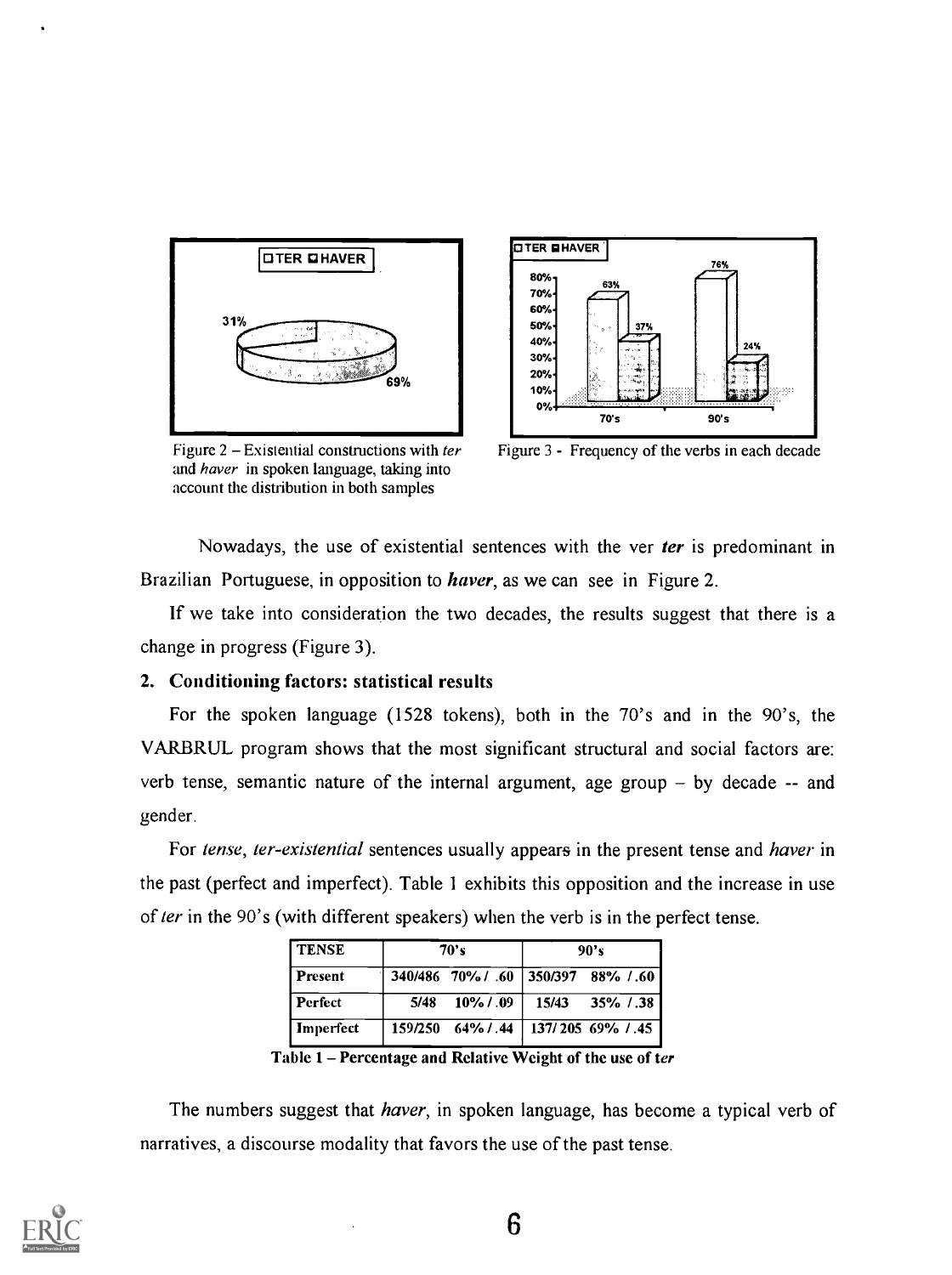For the semantic nature of the internal argument, the following factors were postulated: animate  $(11$  and  $12)$ , inanimate  $-$  concrete  $(13$  and  $14)$ , abstract  $(17$  and 18), space – public place, district, region  $-$  (15 and 16), and event (19 and 20).

- (11) há mulheres que se comportam... (70-233) "There are women that behave themselves"
- $(12)$  aqui no Leblon tem o padre ...  $(90-347)$ "Here, in Leblon, there is the priest"
- $(13)$  havia muita banana...  $(70-141)$ "There was much (lots of) banana"
- (14) tinha biscoitos na Colombo... (90-002) "There were biscuits (cookies) in Columbo"
- (15) havia alguns cinemas na cidade ... (70-259) "There were some movie theaters downtown"
- (16) tem bairros sensacionais fora de Salvador ... (70-255) "There are sensational neighborhoods outside of Salvador"
- $(17)$  não havia uma censura tão grande, não havia exagero... (70-259) "There wasn't so much censorship, there was no exaggeration"
- $(18)$  não tem mais o charme que tinha... (70-255) "It's old charm doesn't exist anymore.
- $(19)$  foi uma fase que houve concursos públicos ... (70-164). "It was a phase in which there were public competitions"
- (20) quando eu fiz quinze anos, teve uma festa maravilhosa... (90-002) "When I was fifteen years old, there was a wonderful party"

Generally, when the internal argument is an "event", the verbs *ter* and *haver* are not really "existential" and could not be properly replaced by "exist". The verb has rather the meaning of "occur", "happen" or "take place", as in examples (21) to (23). In contemporary spoken Brazilian Portuguese, *haver* has a factual sense. In any case, the frequency of use of ter-existential sentences is higher from one decade to the other for all uses.

 $(21)$  um dia houve uma enxurrada (70-273) "one day a heavy rain occurred"

 $(22)$  quando há uma seca muito violenta (70-247) 7

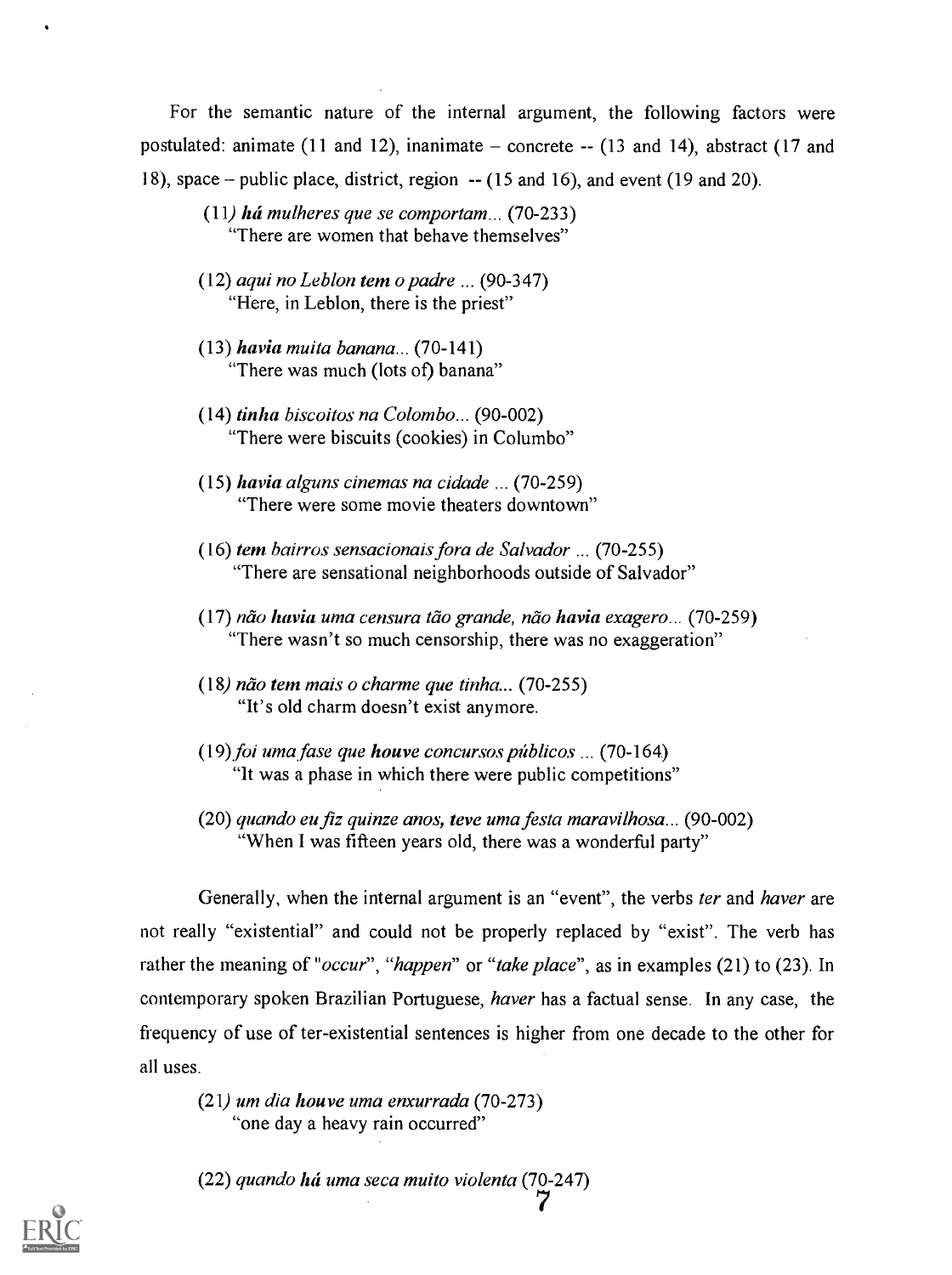"when a violent draught occurs"

## $(23)$  toda vez que há uma festa  $(70-247)$ "each time a party occurs"

As we can see (Figure 4), the use of haver is almost exclusively restricted to [+abstract} and [+event] arguments.



The great majority of cases that favor the use of *haver* refers to prototypical cases of the so-called "light" verbs, the object of which is not definite nor referential, as in examples 24, 25, 26 and 27 .

(24)  $n\tilde{a}$  *ha vantagem* ... 90-164 ("there is no advantage")

 $(25)$  não há tempo ... 90-164 ("there is no time"

(26) há possibilidade  $\ldots$  70-114 ("there is [a] possibility")

(27)  $n\tilde{a}$  *havia jeito* ... 70-088 ("there was no way")

The patterns of distribution by age group are similar, but, in the 90's, there is a well marked opposition between younger speakers and middle-aged and older speakers: a curve of change in progress in the direction of elimination of haverexistential (Figure 5). Our hypothesis is that in school the use of ter may no longer be stigmatized, even in written language.

When we are dealing with the same speakers, in the two decades, the results run parallel to the projections of Labov's age-grading model, but at a higher level (8 % to 18 %). Thus, the majority of the community continues to advance in the use of ter-existential (Figure 6).

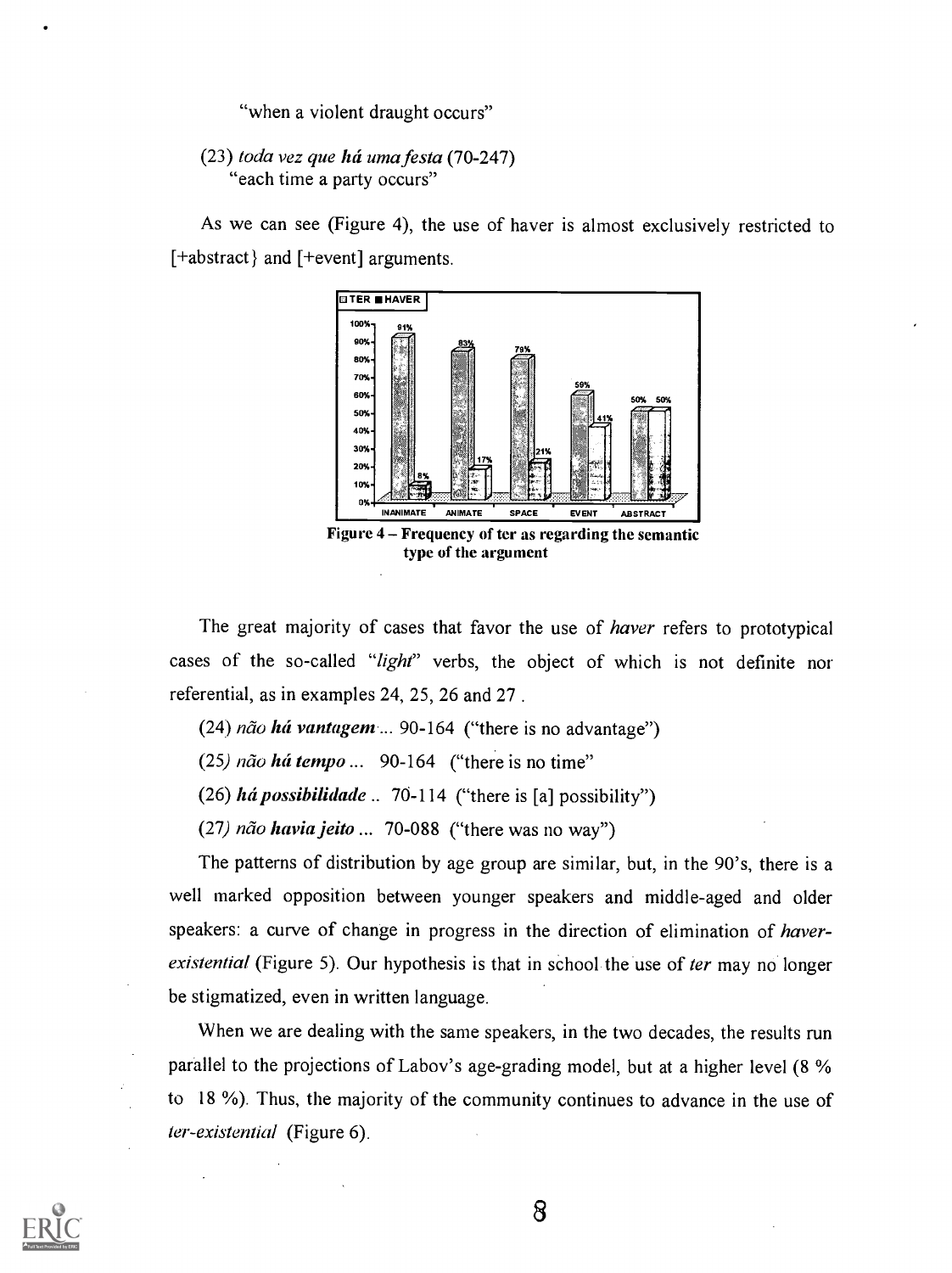

Gender also has a significant effect, mainly in the 70's (Figure 7). It seems that women were in the lead of the process, insofar as younger women present higher frequency in the 70's (80% -female versus 46% - male), the use of ter being almost categorical (98%), in the 90's, in both male and female speech.



Figure  $7 -$ The use of *ter*-existential in. and female speech in both decades

## 3. Perspectives and conclusions

The next step in our research is to analyze more deeply the possibility of the presence of a pronominal subject, generally você or a gente, in ter-existential clauses, as seen in examples (28) and (29).

 $(28)$  em Kioto, que era a antiga capital do Japão, você tem esses templos lado a lado com ... (90-012)

"In Kyoto, which was the ancient capital of Japan, you have these temples, side by side with"...

 $(29)$  a gente tem uma aglomeração de pessoas aqui na Tijuca (90-002)

"we [=people] have a crowd here at Tijuca

This use is increasing in the 90's (Figure 8) and it has been explained within the general tendency towards the loss of the principle "avoid pronoun" (Duarte, 1995) in Brazilian Portuguese.

The preceding sections have also shown the following:

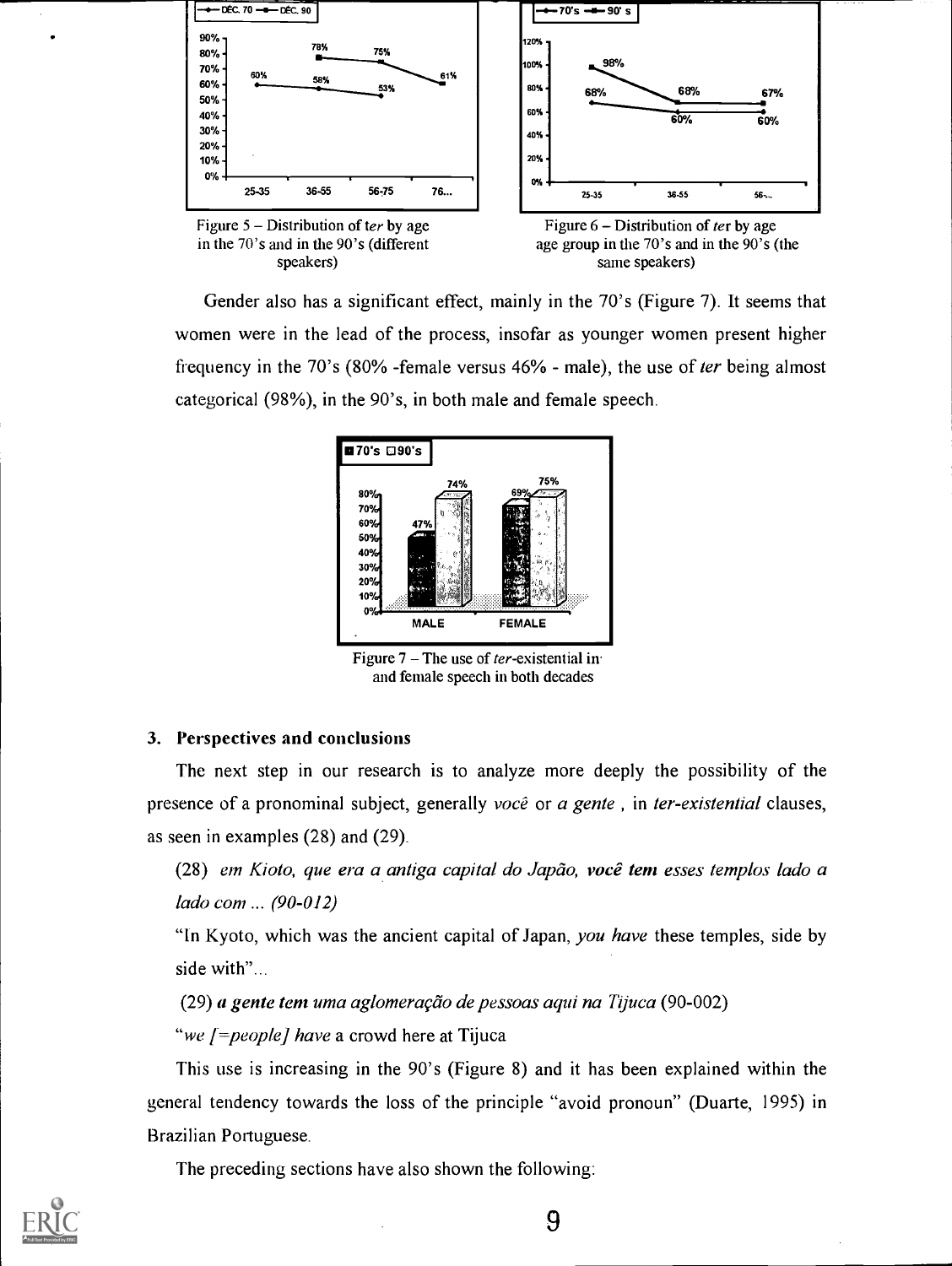- a) there is a real-time change taking place (haver-existential  $\rightarrow$  ter-existential) and age-grading seems to be involved in the process;
- b) it is possible that the substitution of ser-existential by haver-existential was already complete at the  $16<sup>th</sup>$  century;
- c) the use of *haver-existential* (78%) has prevailed till the  $19<sup>th</sup>$  century;
- d) younger speakers no longer have *haver-existential sentence* in speech.

## 4. References

- CALLOU, D. & AVELAR, J. (1999) *Estruturas com ter e haver em anúncios do século*  $XIX$ . Comunicação apresentada no III Seminário do Projeto "Para uma história do português brasileiro", UNICAMP.
- DUARTE, M. E. (1995) A perda do princípio "Evite pronome" no português brasileiro. Tese de Doutorado, Campinas/UNICAMP.
- FRANCHI et alii (1998). Sobre a gramática das orações impessoais com Ter/haver. D.E.L.T.A, vol.4, n° especial, São Paulo, EDUC: 105-131.
- LABOV, W. (1994) Principles of linguistic change: internal factores. Cambridge, MA: Blackwell.

LYONS, C. (1999) Definiteness. Cambridge, Cambridge University Press.

- LYONS, J. (1979) Introdução à lingüística teórica. São Paulo, Companhia Editora Nacional.
- MILSARK, G. (1979). Existential sentences in English. New York, Garland.
- MATTOS E SILVA, R. V. (1997) Observações sobre a variação no uso dos verbos ser, estar, haver, ter no galego-português ducentista. In Estudos lingüísticos e literários (19). Salvador, Programa de pós-graduação em Letras e Lingüística da Universidade Federal da Bahia.

(1996) A variação haver/ter. In MATTOS E SILVA, R. V. (org.) A carta de  $Caminha - Testemunho lingüístico de 1500, Salvador, EDUFBA.$ 

(1989) Estruturas trecentistas  $-$  Elementos para uma gramática do português arcaico. Lisboa, IN-CM.

NEVES, M. H. M. (1996) Estudo das construções com verbo-suporte em português. In KOCH, I. G. V. (org.) Gramática do português falado. Campinas, Editora da UNICAMP.

QUIRK, R. et alii. (1972) A Grammar of contemporary English. Essex, Longman.

RIBEIRO, I. (1993) A formação de tempos compostos; a evolução histórica das formas ter, haver e ser. In KATO, M. & ROBERTS, I. (orgs.) Português brasileiro -Uma viagem diacrônica. Campinas, Editora da UNICAMP.

- RIBEtRO, J. (1914) Grammatica portugueza. 12 ed. Rio de Janeiro, Livraria Francisco Alves & C.
- VIOTTI, E. (1999) A sintaxe das sentenças existenciais no português do Brasil. Tese de Doutorado. USP.

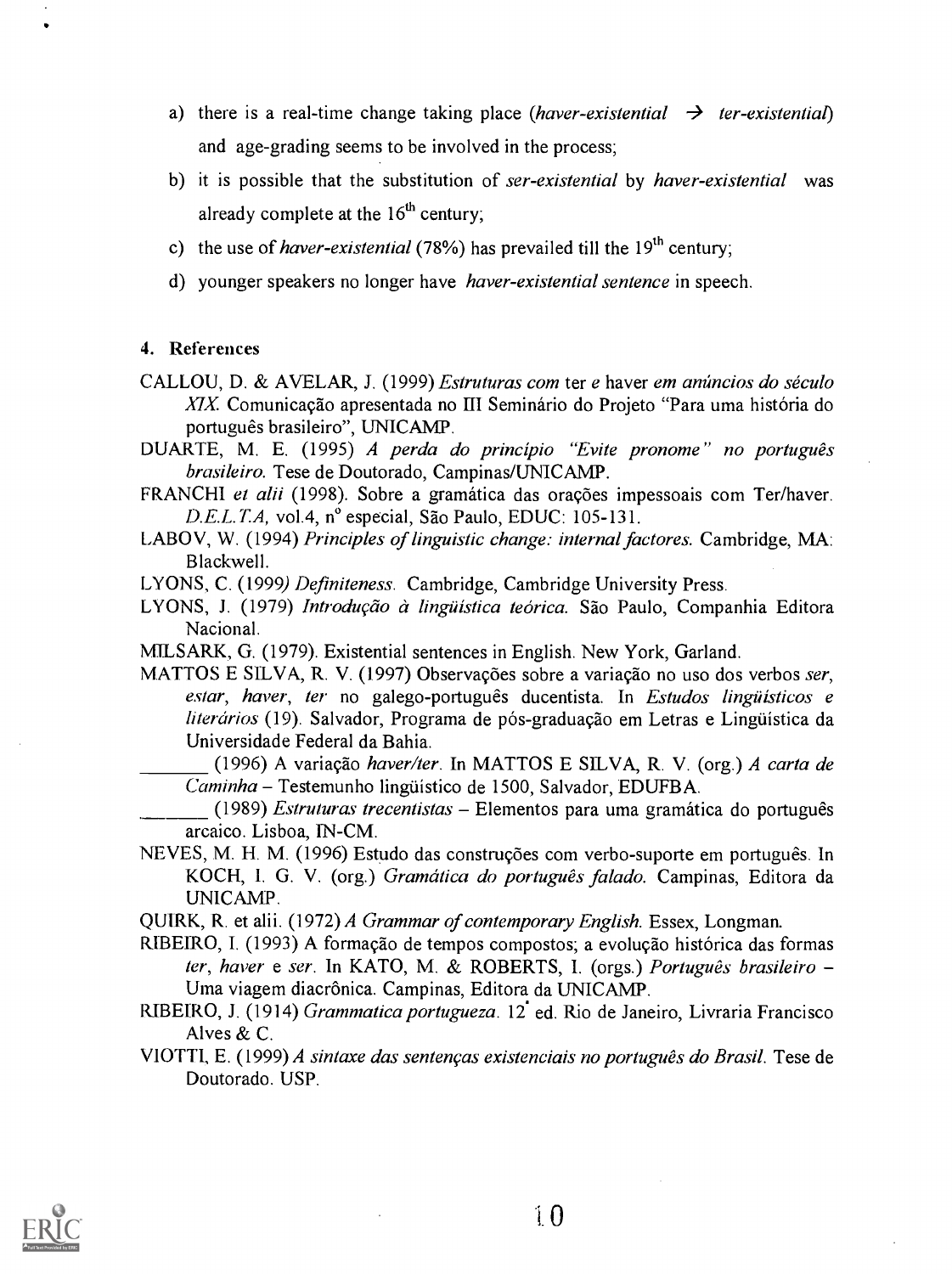$FLOA-690R$ 

http://www.cal.org/ericcll/releaseform.ht



## II. REPRODUCTION RELEASE:

In order to disseminate as widely as possible timely and significant materials of interest to the educational community, documents announced in the monthly abstract journal of the ERIC system, Resources in Education (RIE), are usually made available to users in microfiche, reproduced paper copy, and electronic media, and sold through the ERIC Document Reproduction Service (EDRS). Credit is given to the source of each document, and, if reproduction release is granted, one of the following notices is affixed to the document.

If permission is granted to reproduce the identified document, please CHECK ONE of the following three options and sign at the bottom of the page.



Check here for Level 1 release, permitting reproduction and dissemination in microfiche or other ERIC archival media (e.g., electronic) and paper copy.

Check here for Level 2A release, permitting reproduction and dissemination in microfiche and in electronic media for ERIC archival collection subscribers only.

Check here for Level 28 release, permitting reproduction and dissemination in microfiche only.

Documents will be processed as indicated provided reproduction quality permits. If permission to reproduce is granted, but neither box is checked, documents will be processed at Level 1.

Sign Signature: here please **Croanization** hereby grant to the Educational Resources Information Center (ERIC) nonexclusive permission to reproduce this document as indicate(  $\tilde{s}$ above. Reproduction from the ERIC microfiche or electronic/optical media by persons other than ERIC employees and its system ontractors requires permission from the copyfight holder. Exception is made for non-profit reproduction by libraries and other service agencies to satisfy information needs of educators in response to discrete inquiries. . . . ... . Signature:.1.1 Printed Name/Position/Title: . Signature: Lical Callor<br>Organization/Address: Emb Cati Taylor, 90/300-Galla Felephone: / FAX: FRIFENTIAL:..<br>Quo de Janline / RJ (2000-01-Mail Address: Date: 10/09/01  $122451-680$  BICSU dirato letacupjibr